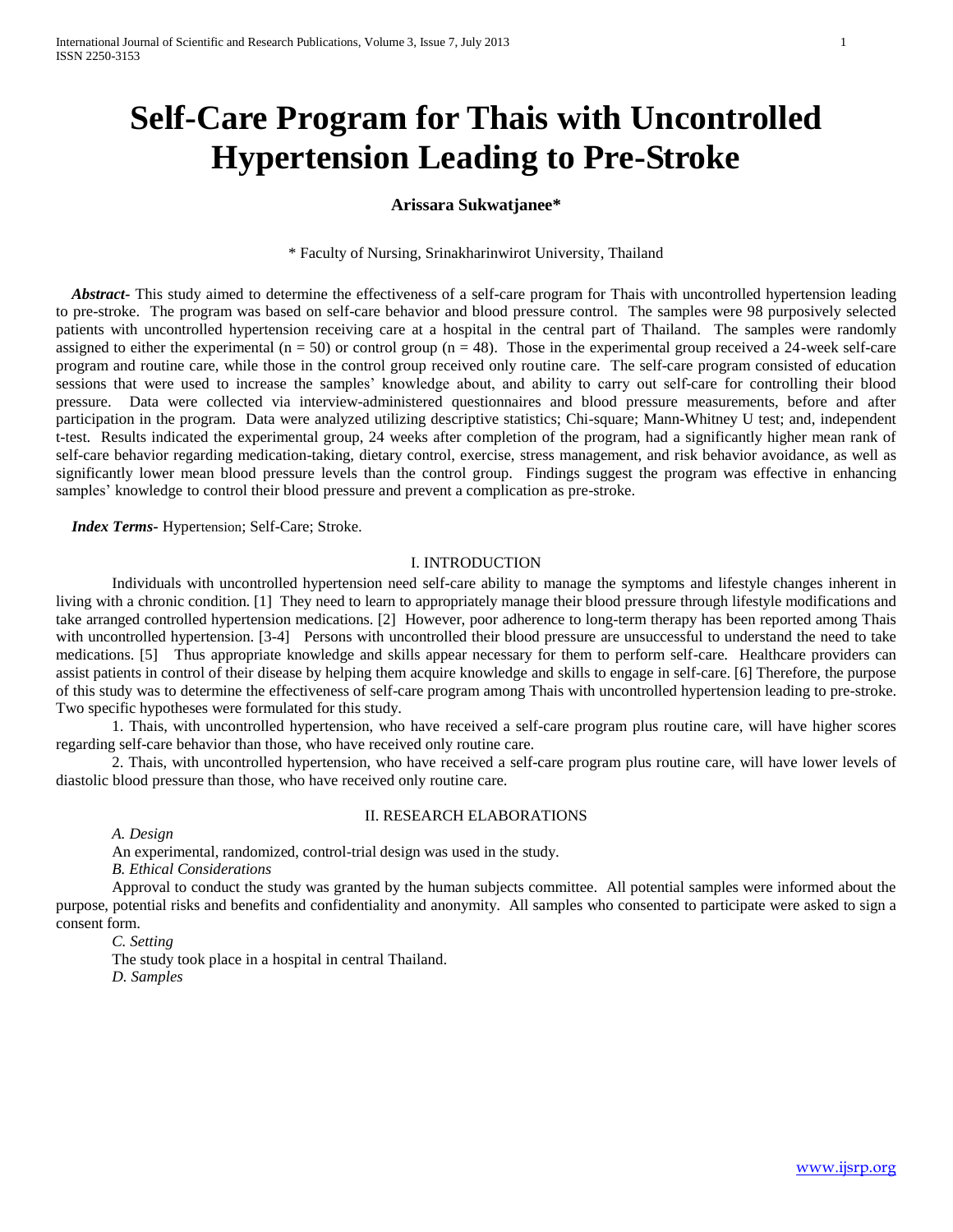Potential samples consisted of Thais, registered at an out-patient clinic of a hospital, who were: diagnosed with hypertension; and, able to attend 24-week self-care program. The inclusion criteria included the following: 1) samplets ability to hear and speak, 2) willingness to participate in the 24-week self-care program. 3) having diastolic blood pressure levels more than 90 mmHg. The exclusion criteria included the following: 1) the samples who had severe complications such as heart diseases, stroke and the final stages of renal failure, 2) persons who attended the group meeting less than 24 weeks, and 3) having cognitive impairments. Potential samples were identified and asked to participate in the study, by a registered nurse, at the hospital, who was aware of the study's purpose and inclusion criteria. The initial 98 potential samples, who volunteered and met the inclusion criteria, completed the study. 50 persons were randomly assigned to the experimental group and 48 persons were randomed to the

control group.

The samples in the experimental and control groups were, respectively: female  $(n = 29; 57\%$  and  $n = 32; 66.2\%$ ); average age 62.2 years (range = 46-75 years) and 61.9 years (range = 40-79 years; had an educational level of primary school (n = 39; 77%) and  $n = 36$ ; 74.9%); engaged in household work ( $n = 32$ ; 63% and  $n = 27$ ; 55.3%); and, had a monthly income of \$60 to \$120 USD (n  $= 33$ ; 65%) and \$50 to \$100 USD (n = 34; 70%). Those in the experimental group had hypertension an average of 7.7 years (range  $=$ 1-21 years), while those in the control group had hypertension an average of 6.86 years (range = 1-22 years).

*E. Measurements*

## Data gathered involved the use of:

*The Personal Information Questionnaire (PQ)* comprised 6 checklists-questions asking about samples' gender, age, education level, occupation, income, and duration of hypertension.

 The *Self-Care Behavior Questionnaire (SQ)* contained 14 open-ended questions designed to measure each sample's ability to perform medication-taking, dietary control, exercise, stress management, and risk behavior avoidance. The score could range from 0 to 3. A higher score indicated a more developed level of self-care behavior for blood pressure control. A reliability coefficient for the *SQ* was 0.76

#### *F. Procedure*

One week prior to the start of the study, pre-test data were obtained, for each sample, via administration of the: *PQ, SQ* and two diastolic blood pressure measurements*.* The questionnaires were verbally administered, individually, to each sample in the outpatient clinic of the hospital. The entire process took approximately 30 minutes.

The experimental group samples were provided, when they had their pre-test data collected, a written time and date schedule for their assigned sessions of the self-care program which designed by the researcher based on Orem's Self-Care Theory [7] and Cognitive-Behavioral Therapy. [8]

The program included 24 weeks of motivation to engage in daily self-care related to medication-taking, dietary control, exercise, stress management, and risk behavior avoidance. Those in the control group did not receive the schedule, since they did not participate in the program. 24 weeks after the experimental group completed the self-care program, post-test data, were collected, using the same procedure used to collect the pre-test data, from the experimental and the control group samples. Thereafter, those who had been assigned to the control group were invited to participate in the self-care program.

## *G. Data analysis*

Descriptive statistics were used to analyze the demographic characteristics and calculate the instruments' scores.

Chi-square and the Mann-Whitney U test were used to evaluate differences in demographic characteristics between

the experimental and control groups. Because knowledge of self-care behavior scores violated the assumption of normal distribution, and it was measured at the ordinal level, the Mann-Whitney U test was used for testing hypothesis 1. Hypothesis 2. was tested using the independent t-test. This was done because the diastolic blood pressure, measured at the ratio level, passed the assumption of normality and homogeneity of variance using the Shapiro-Wilk test and Levene's test, respectively.

#### III. RESULS

As shown in Table 1, prior to implementation of the self-care program, significant differences were found between the experimental and control group 24 weeks after the experimental group completed the self-care program.

|                    |                      | <b>Mean Rank</b>                      |                                  |          |                |  |  |
|--------------------|----------------------|---------------------------------------|----------------------------------|----------|----------------|--|--|
| <b>Variable</b>    | <b>Pre-Post Test</b> | <b>Experimental Group</b><br>$(N=50)$ | <b>Control Group</b><br>$(N=48)$ | Z        | <b>P-Value</b> |  |  |
| Self-care Behavior |                      |                                       |                                  |          |                |  |  |
| Medication         | Pretest              | 48.99                                 | 50.05                            | $-212$   | .834           |  |  |
| taking             | <b>Posttest</b>      | 55.88                                 | 42.57                            | $-2.609$ | .010           |  |  |
| Dietary            | Pretest              | 53.42                                 | 45.24                            | $-1.596$ | .112           |  |  |
| control            | Posttest             | 56.04                                 | 42.39                            | $-2.563$ | .011           |  |  |
| Exercise           | Pretest              | 51.86                                 | 46.93                            | $-.921$  | .359           |  |  |
|                    | Posttest             | 59.24                                 | 38.92                            | $-3.695$ | .002           |  |  |

## Table 1: Self-care behavior between experimental and control groups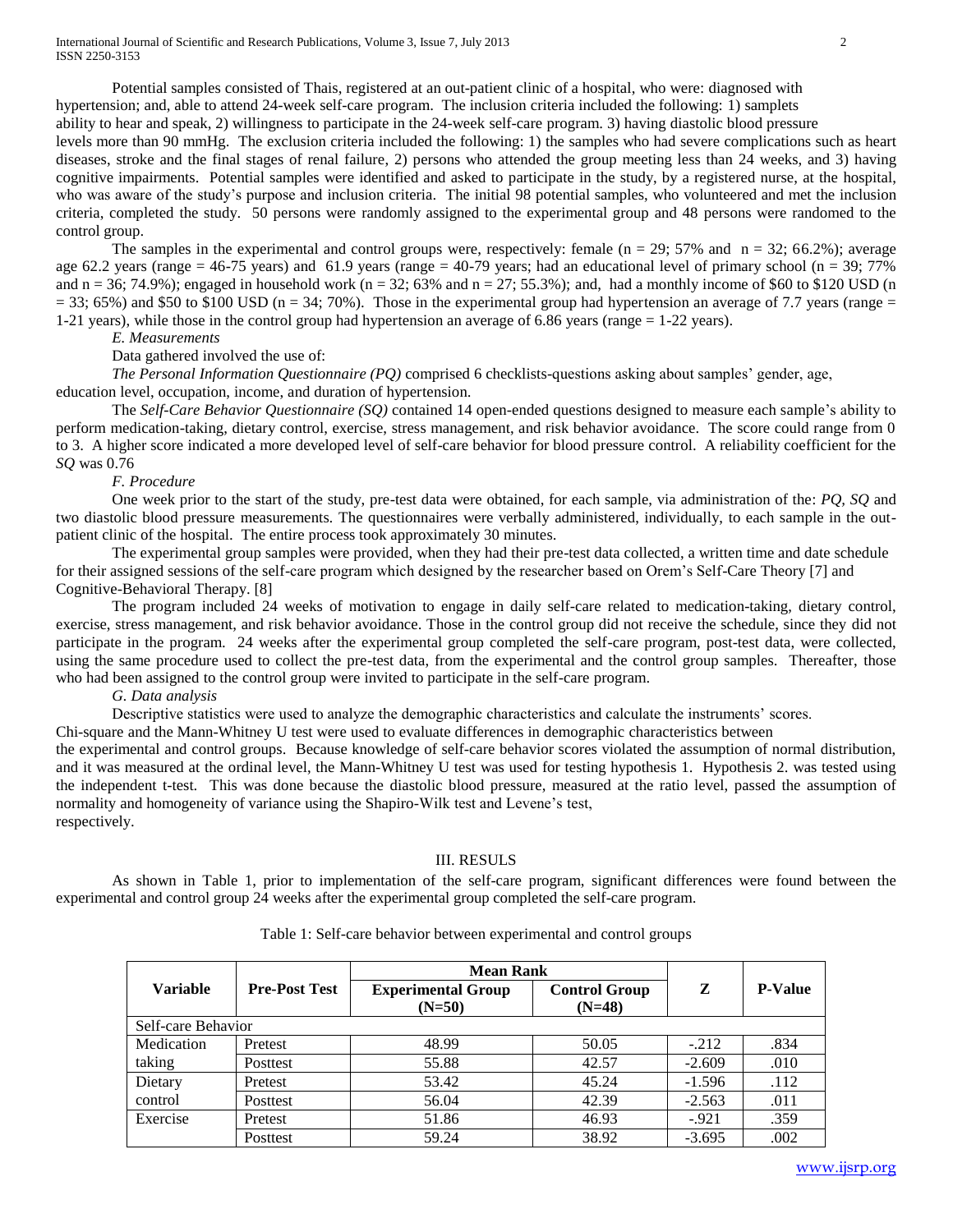| <b>Stress</b> | Pretest  | 49.74 | 49.24     | $-.154$  | .879 |
|---------------|----------|-------|-----------|----------|------|
| management    | Posttest | 50.00 | 48.96     | $-1.044$ | .298 |
| Risk behavior | Pretest  | 48.55 | 50.97     | $-.573$  | .568 |
| avoidance     | Posttest | 55.25 | ن ے . د + | $-2.551$ | .012 |

 $*<sub>p</sub> < .01$ 

 $Z =$  Mann-Whitney U test

No significant differences in diastolic blood pressure between the experimental and control groups were found prior to the selfcare program. However, the diastolic blood pressure of the experimental group was found to be lower than those of the control group after completion of the program (Table 2).

Table 2: Mean scores in diastolic blood pressure between experimental and control groups

|                  |                      | <b>Mean Rank</b>          |                      |         |                |
|------------------|----------------------|---------------------------|----------------------|---------|----------------|
| Variables        | <b>Pre-Post Test</b> | <b>Experimental Group</b> | <b>Control Group</b> |         | <b>P-Value</b> |
|                  |                      | $(N=50)$                  | $(N=48)$             |         |                |
| <b>Diastolic</b> | Pretest              | 93.15                     | 93.61                | .746    | .459           |
| blood pressure   | Posttest             | 80.56                     | 89.67                | $-5.50$ | .002           |

 $*_{p} < .01$ 

 $t = Independent t-Test$ 

## IV. CONCLUSIONS

The self-care program was effective in improving of self-care behavior and diastolic blood pressure control in Thais with uncontrolled hypertension. The findings are congruent with prior findings regarding the effectiveness of an intervention program on knowledge of hypertension, [9] self-care behavior in medication taking [10], exercise [11] and blood pressure control. [12] During the program, the samples in experimental group misunderstandings about hypertension and self-care experiences were identified and corrected via use of the sharing experience with one another regarding success. This appeared to help motivate and enhance selfconfidence to perform daily self-care. [13] However, no significance differences between the experimental and control groups regarding stress management and risk behavior avoidance. This may be because prior to the self- care program, most samples in both groups had high scores in their self-care behavior. The self-care program also provided specific knowledge, skills and motivation to help those in the experimental group, through active participation in self-care, identify problems, and find possible solutions. Thus, the samples in the experimental group improved their self-care behavior and diastolic blood pressure control 24 weeks after completion of the program and recommended the program be offered to others with uncontrolled hypertension.

## ACKNOWLEDGMENT

Gratitude is expressed to the Faculty of Nursing, Srinakharinwirot University for the grant provided to conduct this research.

#### REFERENCES

[1] J. Barlow, C. Wright, J. Sheasby, A. Turner, J. Hainsworth, "Self-management approaches for people with chronic conditions: A review," Patient

Educ Couns. vol. 48, pp. 177-187, 2002.

- [2] A. Chobanian, G. Bakris, H. Black, W. Cushman, L. Green, J. Izzo, et al., "The seventh report of the Joint National Committee on Prevention, Detection, Evaluation, and treatment of High Blood Pressure," Hypertension. 2003; 42: 1206-1252.
- [3] O. Panpakdee, S. Hanucharurnkul, W. Sritanyarat, J. Kompayak, S. Tanomsup, "Self-care process in Thai people with hypertension: An emerging model," Thai J Nurs Res. Thailand. 2003; 7, pp: 121-136.
- [4] W. Kirdphon, "Accepting and adjusting to chronicity of hypertension: A grounded theory study in Thai people," Dissertation. Seattlel, WA: University of Washington, 2003.
- [5] J. Weiss, S. Hutchinson, "Warnings about vulnerability in clients with diabetes and hypertension," Qual Health Res. 2000; 10: 521-537.
- [6] T. Bodenheimer, E. Wagner, K. Grumback, "Improving primary care for patient with chronic illness," JAMA. 2002; 288: 1775-1779.
- [7] D. Orem, S. Taylor, K. Renpenning, "Nursing: Concepts of practice," 6<sup>th</sup> ed. St. Louis (MO): Mosby; 2001.
- [8] D. Westbrook, H. Kennerby, J. Kirk, "An introduction to cognitive behavior therapy: Skill application," Los Angeles (CA): Sage; 2007.
- [9] D. Theangsunthia, "An application of the transtheoretical model to promote behaviors against complications among essential hypertensive patients in the Hospital of Tropical Disease," Thesis. Bangkok: Mahidol University; 2001.
- [10] K. Cheukhunthod, "The effectiveness of health education program for blood pressure control among hypertension patients at primary care unit of Banluam Hospital, Nakorn Rajasima," Thesis. Bangkok: Mahidol University; 2005.
- [11] S. Khongkhaphet, "The effectiveness of a health education program on complication prevention of hypertensive patients attending Nakhon Pathom Hospital," Thesis. Bangkok: Mahidol University; 2002.
- [12] K. Kanjanapibul, "An application of protection motivation theory to preventive behavior modification against complications estential hypertension patients in PramongkutklaoHospital," Thesis. Bangkok: Mahidol University; 2001.
- [131 S. Wilson, "Individual versus group education: Is one better?," Patient Educ Couns. 1997; 32: s67-s75.